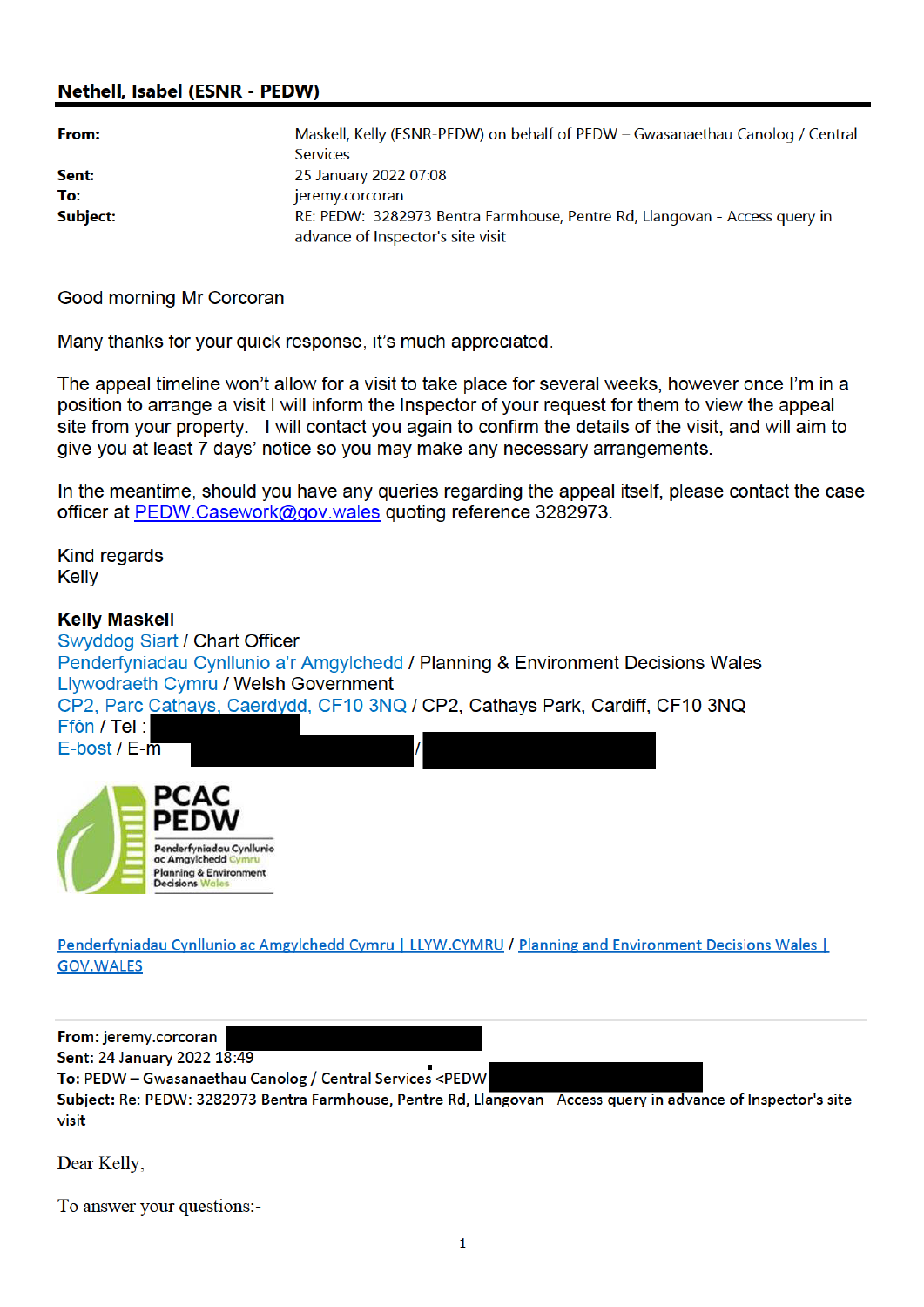- 1. The inspector can walk freely around my grounds;
- 2. I would like to be present when the inspector visits;
- 3. The inspector will not have to enter a building;
- 4. There are no loose animals at my property.

I look forward to hearing from you should a visit be required.

Regards,

Jeremy Corcoran

------ Original Message ------ From: PEDW.CentralServices@gov.wales

To:

## Sent: Monday, 24 Jan, 2022 At 17:12

Subject: PEDW: 3282973 Bentra Farmhouse, Pentre Rd, Llangovan - Access query in advance of Inspector's site visit

Dear Mr Corcoran

Further to the above, I am currently querying access to appeal sites in advance of the Inspector's eventual site visit. PEDW is continuing to arrange visits involving minimal contact where possible.

I have been informed by my colleague that you would like the Inspector to visit your property when making their visit to the main appeal site at Bentra Farmhouse.

I would be grateful for you to please address the following:

- Could you please confirm if the Inspector could access and walk freely around the grounds of your property unaccompanied, via a gate or rear lane for example?
- Is there a need for someone to be present to grant access? If so, we would respectfully ask that they retire to a safe distance or wait indoors for the duration of the visit.
- Does the Inspector need to enter an occupied building during the visit? If there is a need for them to do so, please confirm this to me. If an Inspector is to enter a building, all doors must be opened in advance, providing a clear route from the main entrance to the relevant area. The Inspector must be allowed to walk to the relevant area alone, and it is preferable for any other occupants present at the time to wait outside, or if this is not possible, in a separate room at a safe distance away from the Inspector.
- Are there any animals which may be loose in the grounds of the appeal site? If so, they are to be secured whilst the Inspector is present on site, ideally away from any area that the Inspector may wish to view.

The Inspector will observe social distancing measures and will have use of PPE if required for the duration of the visit. As per normal practice, the Inspector will not be able to engage in conversation with any person present.